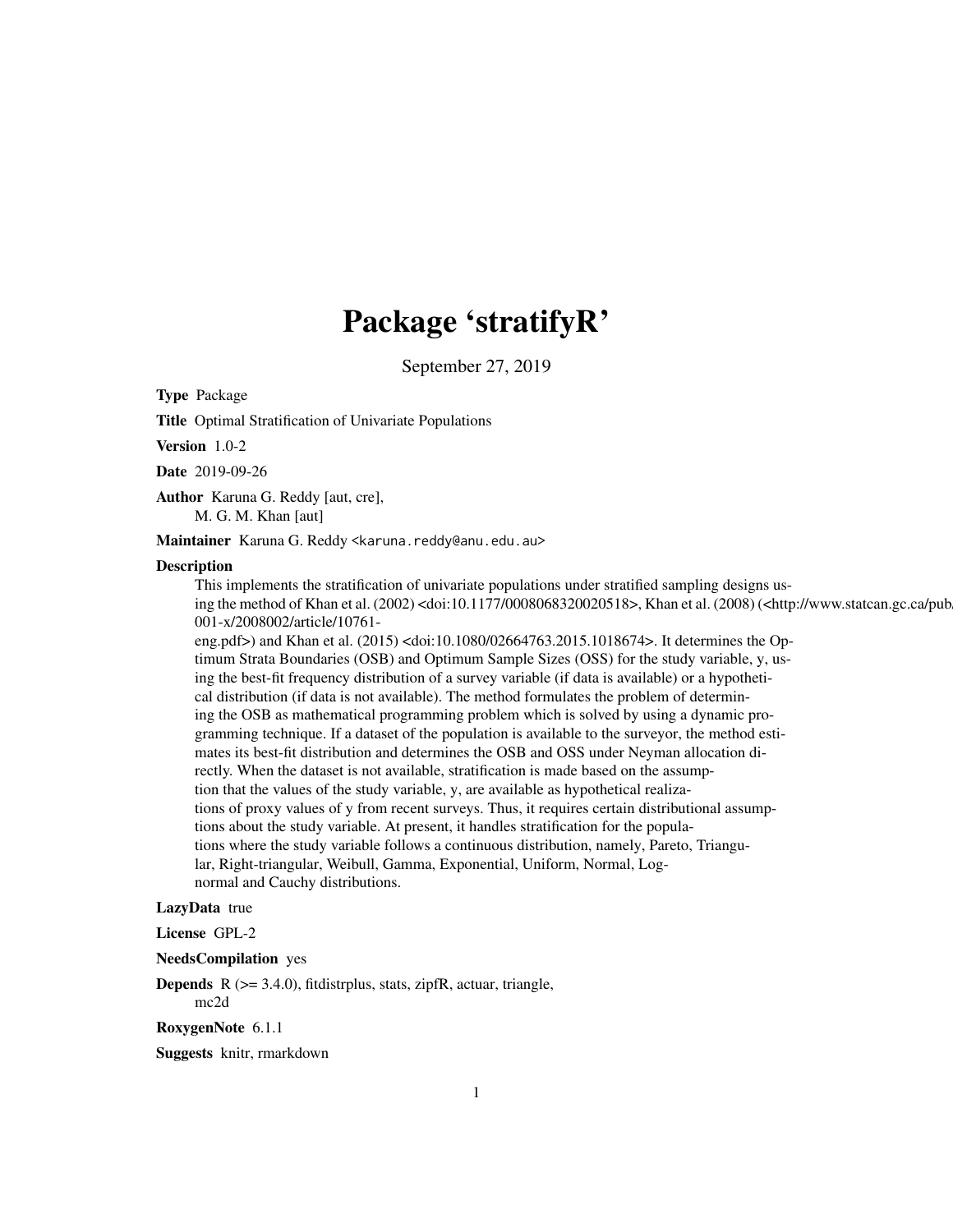#### <span id="page-1-0"></span>2 anaemia

VignetteBuilder knitr Repository CRAN Date/Publication 2019-09-27 10:30:02 UTC Encoding UTF-8

## R topics documented:

| Index |            | 19             |
|-------|------------|----------------|
|       |            |                |
|       |            |                |
|       |            |                |
|       |            |                |
|       |            |                |
|       |            |                |
|       |            |                |
|       |            |                |
|       |            |                |
|       |            | <b>9</b>       |
|       |            | -8             |
|       |            | -8             |
|       |            | 7              |
|       |            | 6              |
|       |            | 5              |
|       |            | $\overline{4}$ |
|       | data.alloc | $\overline{4}$ |
|       |            | 3              |
|       |            | $\overline{2}$ |

anaemia *Micronutrient data on Anaemia in Fiji*

#### Description

The Anaemia data comes from the Fiji National Nutritional Survey in 2004 on the "Micronutrient Status of Women in Fiji".

#### Usage

data(anaemia)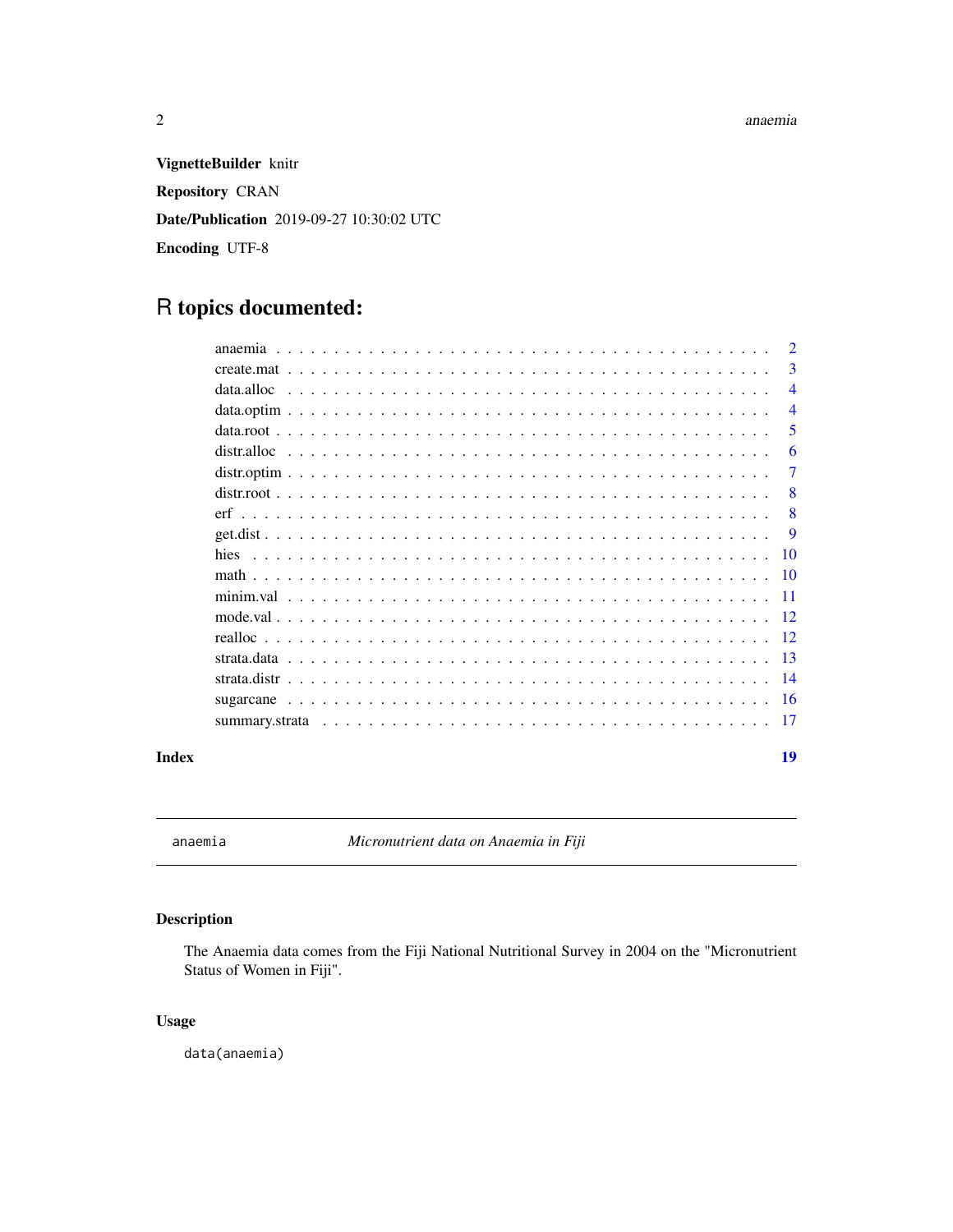#### <span id="page-2-0"></span>create.mat 3

#### Format

A population data frame with 724 rows on some of the key components collected in the survey. The variables are:

Haemoglobin Level of Haemoglobin (mmol/L)

Iron Level of Iron (ng/mL)

Folate Level of Folate (mmol/L)

#### Source

This survey was conducted by the Ministry of Heath in Fiji. More details can be found at: [http:](http://ghdx.healthdata.org/record/fiji-national-nutrition-survey-2004) [//ghdx.healthdata.org/record/fiji-national-nutrition-survey-2004](http://ghdx.healthdata.org/record/fiji-national-nutrition-survey-2004)

#### Examples

```
data(anaemia)
head(anaemia)
Iron <- anaemia$Iron
min(Iron); max(Iron)
hist(anaemia$Haemoglobin)
boxplot(anaemia$Folate)
```
create.mat *To create and store calculated values of the objective function*

#### Description

This function creates a matrix whose rows and columns depend on the range or distance of the data and the number of strata solutions that the user is seeking to compute. The matrix stores the objective function values calculated by the algorithm only to be accessed later for the purpose of presenting the OSB.

#### Usage

```
create.mat(my_env)
```
#### Arguments

my\_env The environment my\_env has various constants stored from earlier operations dealing with information on the data

#### Value

stores numerical quantities of the objective function and stores in the two matrices inside the my\_env to be accessed by other functions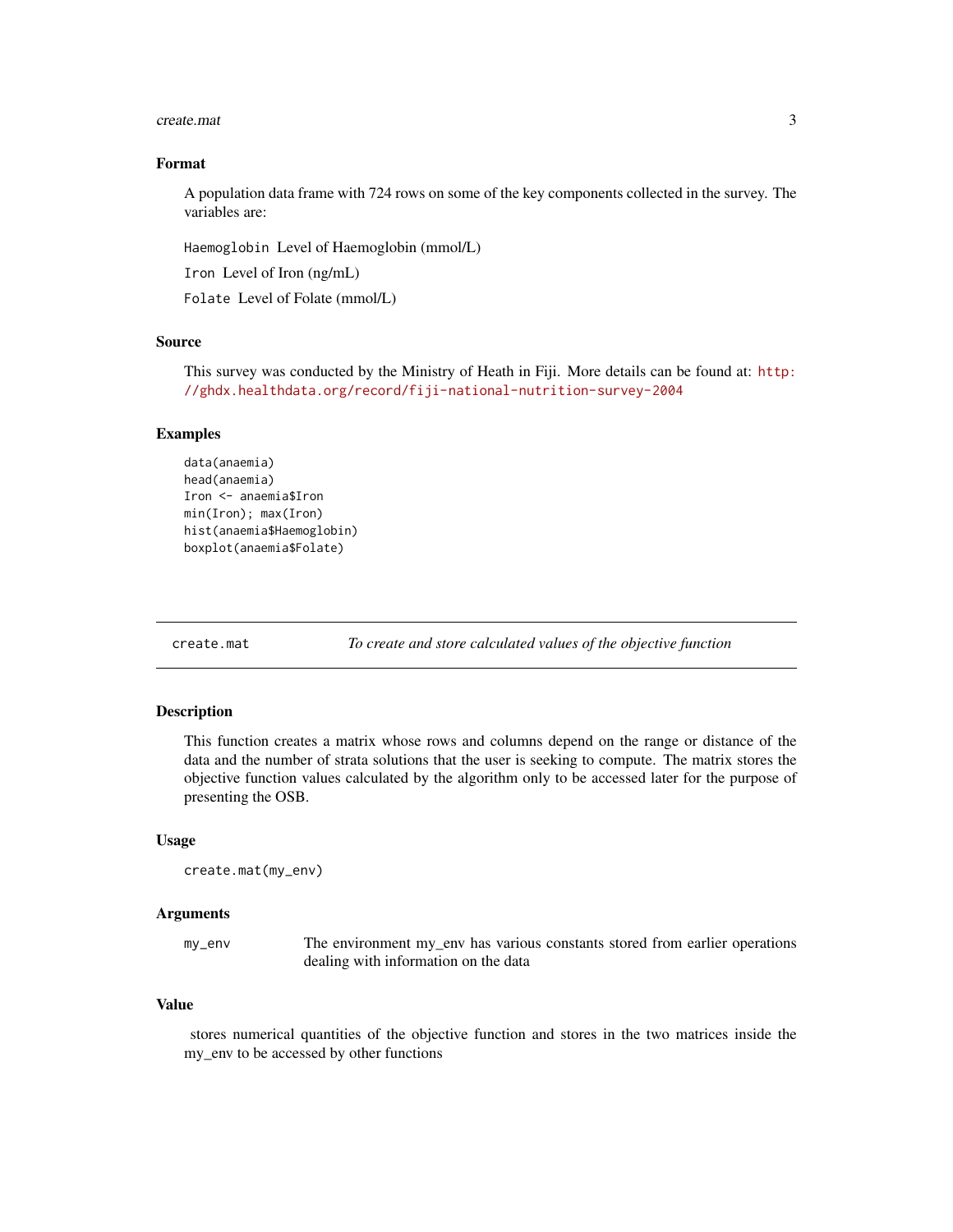#### <span id="page-3-0"></span>Author(s)

Karuna Reddy <reddy k@usp.ac.fj> MGM Khan <khan\_mg@usp.ac.fj>

data.alloc *To calculate the stratum sample sizes (nh) for a fixed sample size (n) directly based on the data*

#### Description

This function is called towards the final stages of the stratification process after OSB have been determined. It uses the boundaries to calculate the stratum sample allocations using Neyman allocation for all individual strata using the raw data.

#### Usage

data.alloc(data, my\_env)

#### Arguments

| data   | A vector: provided as an input to the function                               |
|--------|------------------------------------------------------------------------------|
| my_env | The environment my env has various constants and outputs stored from earlier |
|        | opeartions through various other functions                                   |

#### Value

calculates and stores quantities such as nh, Nh, Vh, etc. in the my\_env to be accessed and printed as outputs

#### Author(s)

Karuna Reddy <reddy k@usp.ac.fj> MGM Khan <khan\_mg@usp.ac.fj>

| data.optim | To implement the Dynamic Programming (DP) solution procedure on<br>the stratification problem presented in the form of a Mathematical Pro-<br>gramming Problem (MPP) |
|------------|----------------------------------------------------------------------------------------------------------------------------------------------------------------------|
|            |                                                                                                                                                                      |

#### Description

This function uses the Dynamic Programming (DP) solution procedure in solving the objective function for the univariate stratification problem. It calculates the objective function values using the brute-force algorithm and stores those values in the matrices and keeps a copy in my\_env so that a global minimum could be obtained.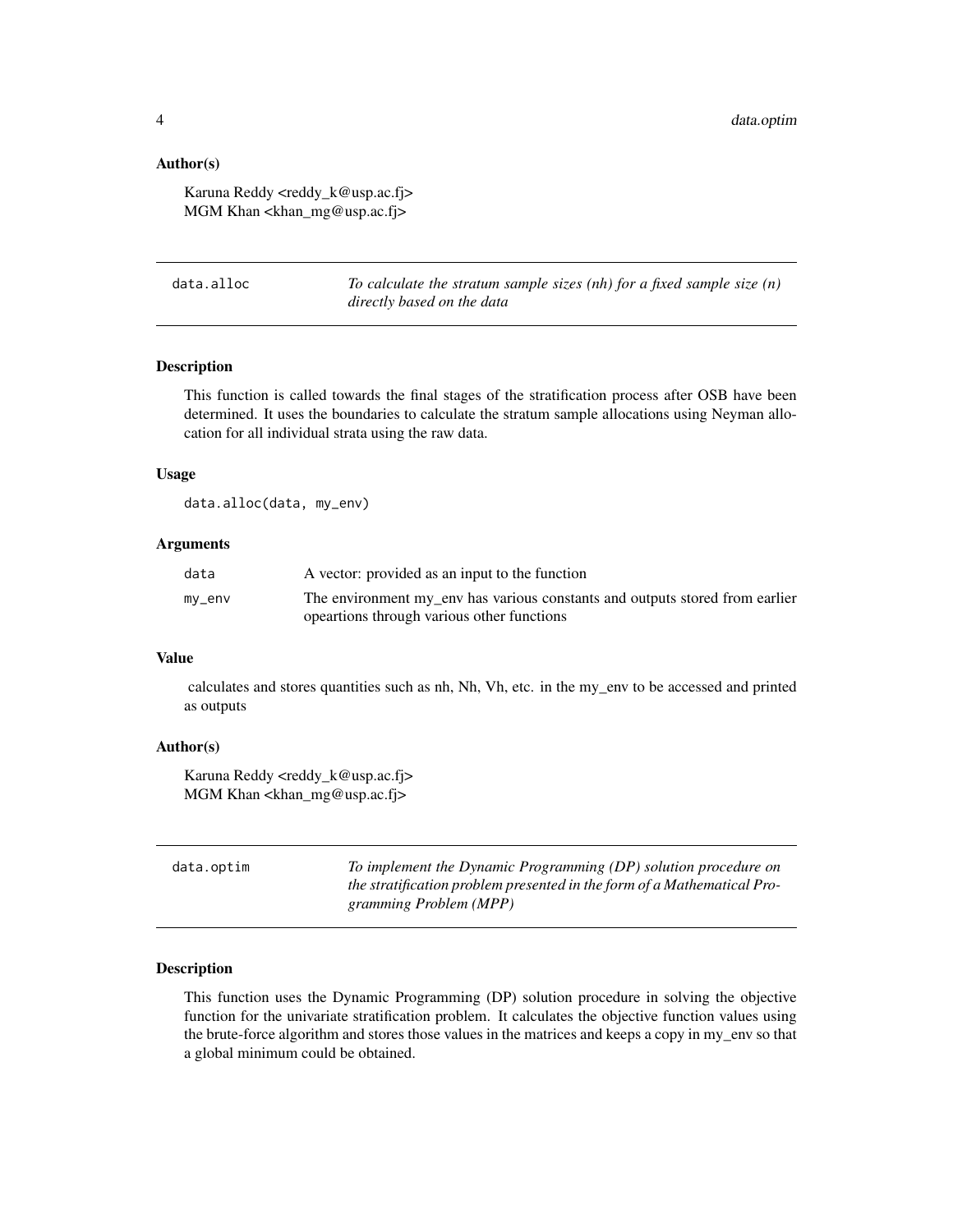#### <span id="page-4-0"></span>data.root 5

#### Usage

data.optim(k, n, incf, minYk, maxYk, isFirstRun = TRUE, my\_env)

#### Arguments

| k          | A numeric: number of strata                                                                                                     |
|------------|---------------------------------------------------------------------------------------------------------------------------------|
| n          | A numeric: is the distance $*1000$                                                                                              |
| incf       | A numeric: 10e-3 when k=1 and 10e-5 for k $>=$ 2                                                                                |
| minYk      | A numeric: index to access minimum elements in the matrix                                                                       |
| maxYk      | A numeric: index to access maximum elements in the matrix                                                                       |
| isFirstRun | A boolean: TRUE/FALSE parameter                                                                                                 |
| $my$ _env  | The environment my_env has various constants and calculations stored from<br>earlier opeartions through various other functions |

#### Value

returns the array filled with calculations of objective function values

#### Author(s)

Karuna Reddy <reddy\_k@usp.ac.fj> M GM Khan <khan\_mg@usp.ac.fj>

| data.root | To calculate the objective function values |
|-----------|--------------------------------------------|
|-----------|--------------------------------------------|

#### Description

This function is called within other important functions in the stratifyR package to calculate the objective function values at systematic incremental progressions of stratum width and range of the data

#### Usage

data.root(d, y, c, my\_env)

#### Arguments

| d         | A numeric: distance or range of data                                                                                        |
|-----------|-----------------------------------------------------------------------------------------------------------------------------|
| v         | A numeric: stratum width                                                                                                    |
| C         | A numeric: stratum cost                                                                                                     |
| $my$ _env | The environment my_env contains the constants and outputs from various cal-<br>culations carried out by other key functions |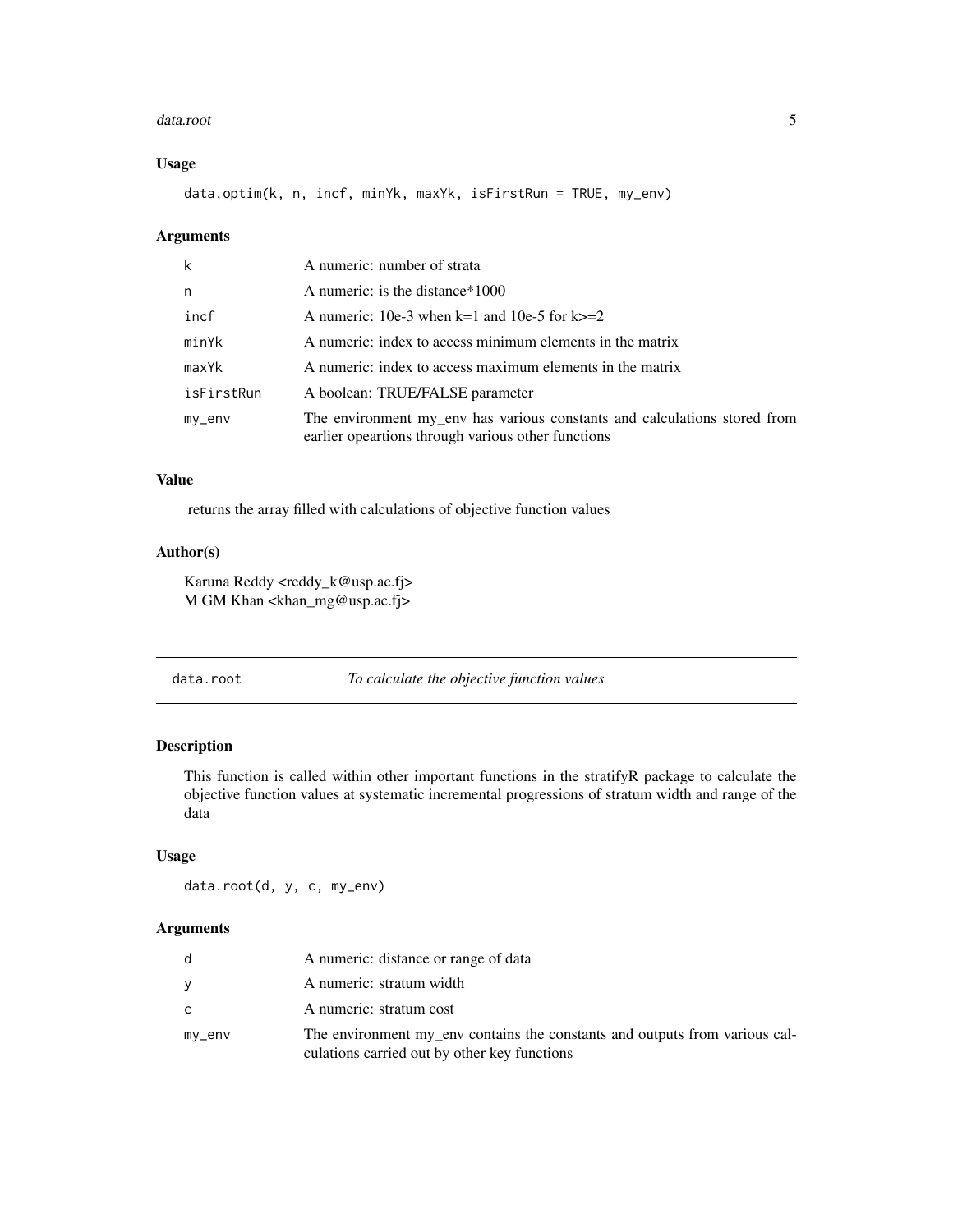#### <span id="page-5-0"></span>Value

returns the value of the objective function

#### Author(s)

Karuna Reddy <reddy\_k@usp.ac.fj> MGM Khan <khan\_mg@usp.ac.fj>

distr.alloc *To calculate the stratum sample sizes (nh) for a fixed sample size (n) based on the hypothetical distribution of the data*

#### Description

This function is called towards the final stages of the stratification process after OSB have been determined. It uses the boundaries to calculate the stratum sample allocations using Neyman allocation for all individual strata using the underlying distribution of the population.

#### Usage

distr.alloc(my\_env)

#### Arguments

my\_env The environment my\_env which has various constants and outputs stored from earlier opeartions through various other functions

#### Value

calculates and stores quantities such as nh, Nh, Vh, etc. in the my\_env to be accessed and printed as outputs

#### Author(s)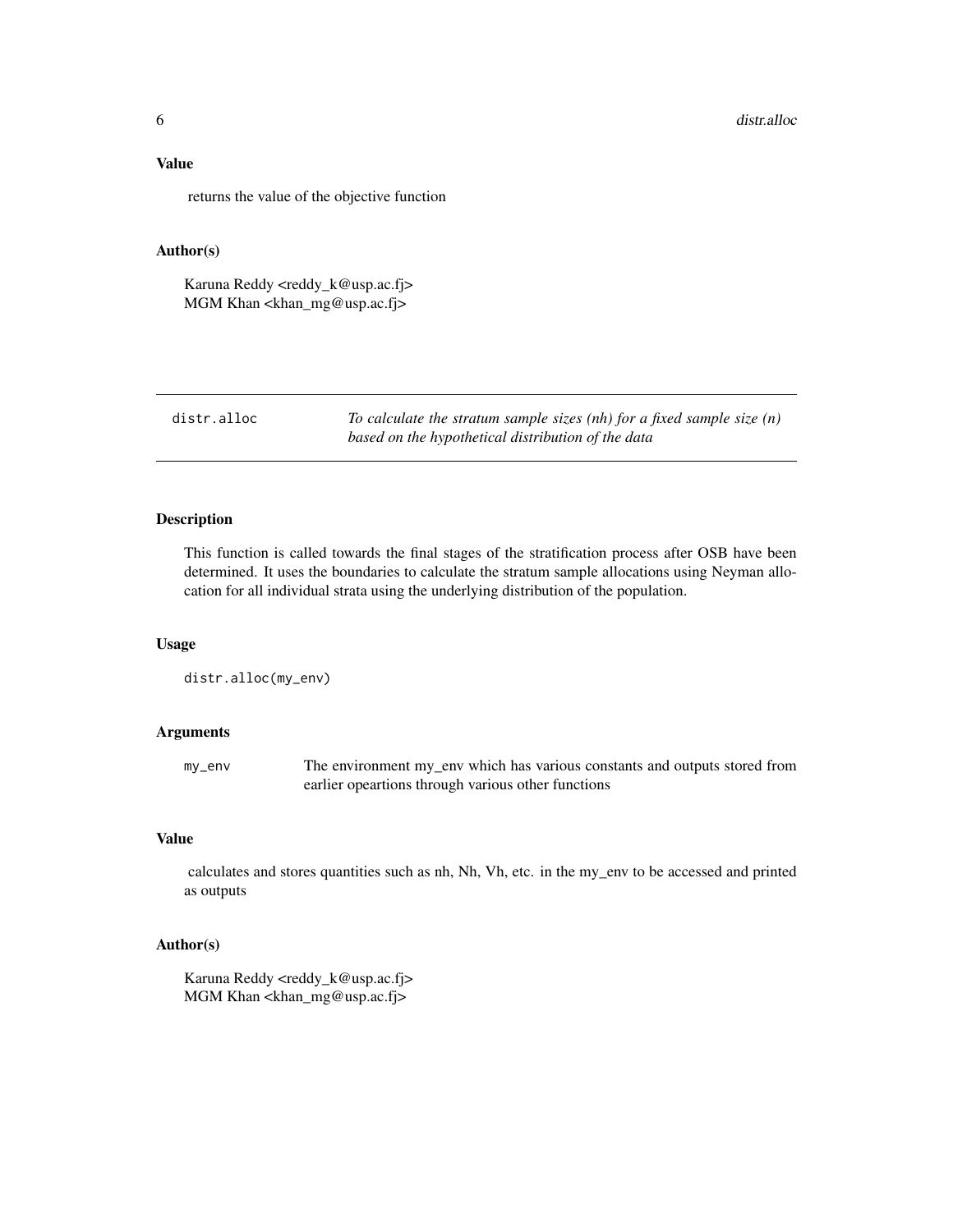<span id="page-6-0"></span>distr.optim *To implement the Dynamic Programming (DP) solution procedure on the stratification problem presented in the form of a Mathematical Programming Problem (MPP)*

#### Description

This function uses the Dynamic Programming (DP) solution procedure in solving the objective function for the univariate stratification problem. It calculates the objective function values using the brute-force algorithm and stores those values in the matrices and keeps a copy in my\_env so that a global minimum could be obtained.

#### Usage

distr.optim(k, n, incf, minYk, maxYk, isFirstRun = TRUE, my\_env)

#### Arguments

| $\mathsf k$  | A numeric: number of strata                                                                                                      |
|--------------|----------------------------------------------------------------------------------------------------------------------------------|
| n            | A numeric: is the distance $*1000$                                                                                               |
| incf         | A numeric: 10e-3 when $k=1$ and 10e-5 for $k>=2$                                                                                 |
| minYk        | A numeric: index to access minimum elements in the matrix                                                                        |
| maxYk        | A numeric: index to access maximum elements in the matrix                                                                        |
| isFirstRun   | A boolean: TRUE/FALSE parameter                                                                                                  |
| $my$ _en $v$ | My environment my_env has various constants and calculations stored from ear-<br>lier opeartions through various other functions |

#### Value

returns the array filled with calculations of objective function values

#### Author(s)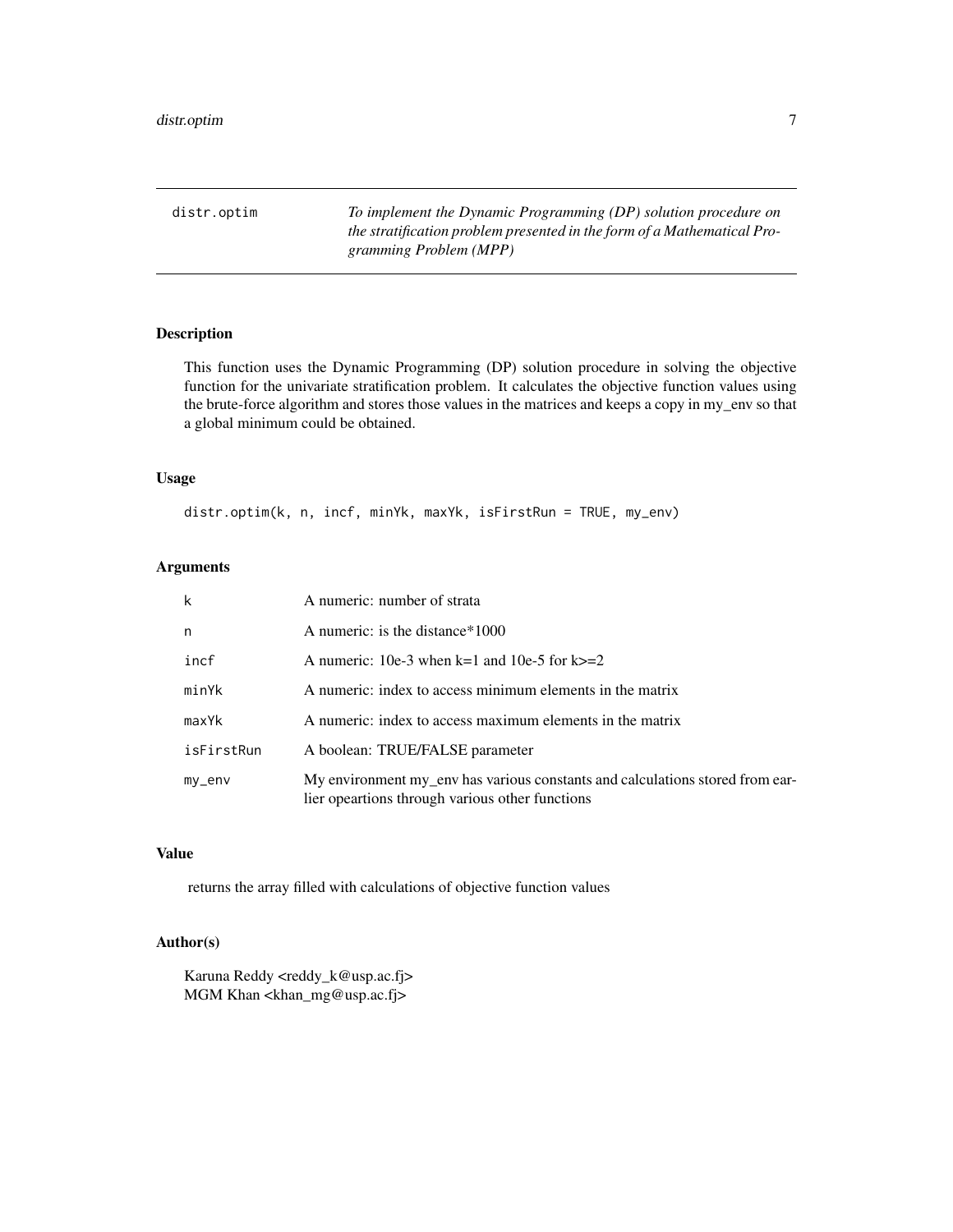<span id="page-7-0"></span>

#### Description

This function is called within other important functions in the package to calculate the objective function values at systematic incremental progressions of stratum width and range of the data

#### Usage

distr.root(d, y, c, my\_env)

#### Arguments

| d        | A numeric: distance or range of data                                                                                       |
|----------|----------------------------------------------------------------------------------------------------------------------------|
| V        | A numeric: stratum width                                                                                                   |
| C        | A numeric: stratum cost #                                                                                                  |
| $my$ env | My environment my_env contains the constants and outputs from various calcu-<br>lations carried out by other key functions |

#### Value

returns the value of the objective function

#### Author(s)

Karuna Reddy <reddy\_k@usp.ac.fj> MGM Khan <khan\_mg@usp.ac.fj>

erf *To calculate the error for a normal variable*

#### Description

This function calculates the value of the error according to the normally distributed variable using the idea presented in Abramowitz and Stegun (2011)

#### Usage

erf(x)

#### Arguments

x The data that is provided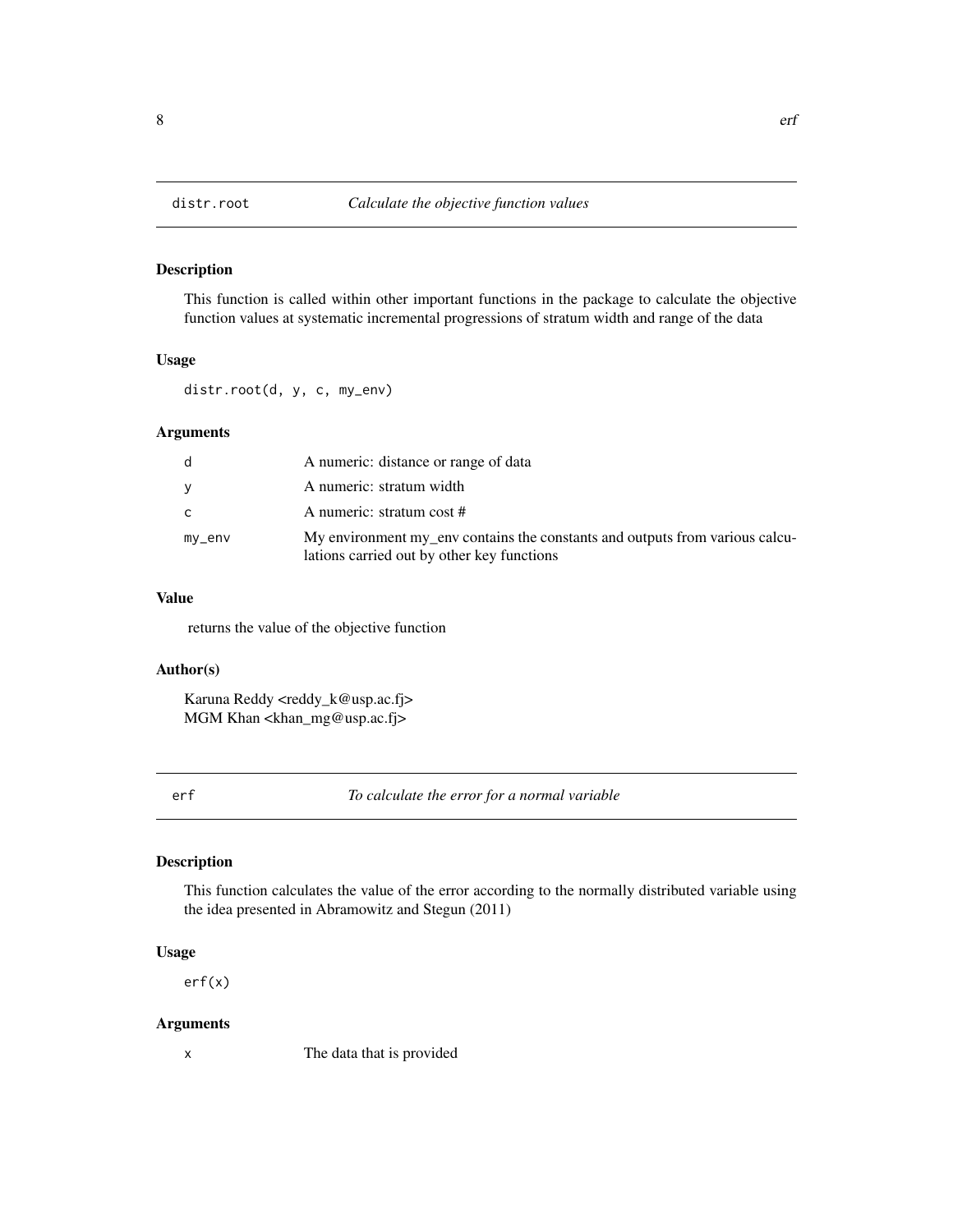#### <span id="page-8-0"></span>get.dist 9

#### Value

Gives the error for a normal variable

#### Author(s)

Karuna Reddy <reddy\_k@usp.ac.fj> MGM Khan <khan\_mg@usp.ac.fj>

get.dist *To identify the best-fit distribution of a univariate data*

#### Description

This function is called at the start of the stratification process where the best-fit distribution and it parameters are estimated and returned for further processing towards the computation of stratum boundaries. It basically takes in the data and fits it with a list of 10 possible distributions and computes the parameters for all given distributions. It selects the best-fit distribution to be the one with the lowest AIC

#### Usage

get.dist(data, my\_env)

#### Arguments

| data   | A vector: usually a column in a given data frame                                                 |
|--------|--------------------------------------------------------------------------------------------------|
| my_env | My environment my env has various constants and data that are used by the<br>get.dist() function |

#### Value

returns a list which contains the best-fit distribution and its estimated parameters

#### Author(s)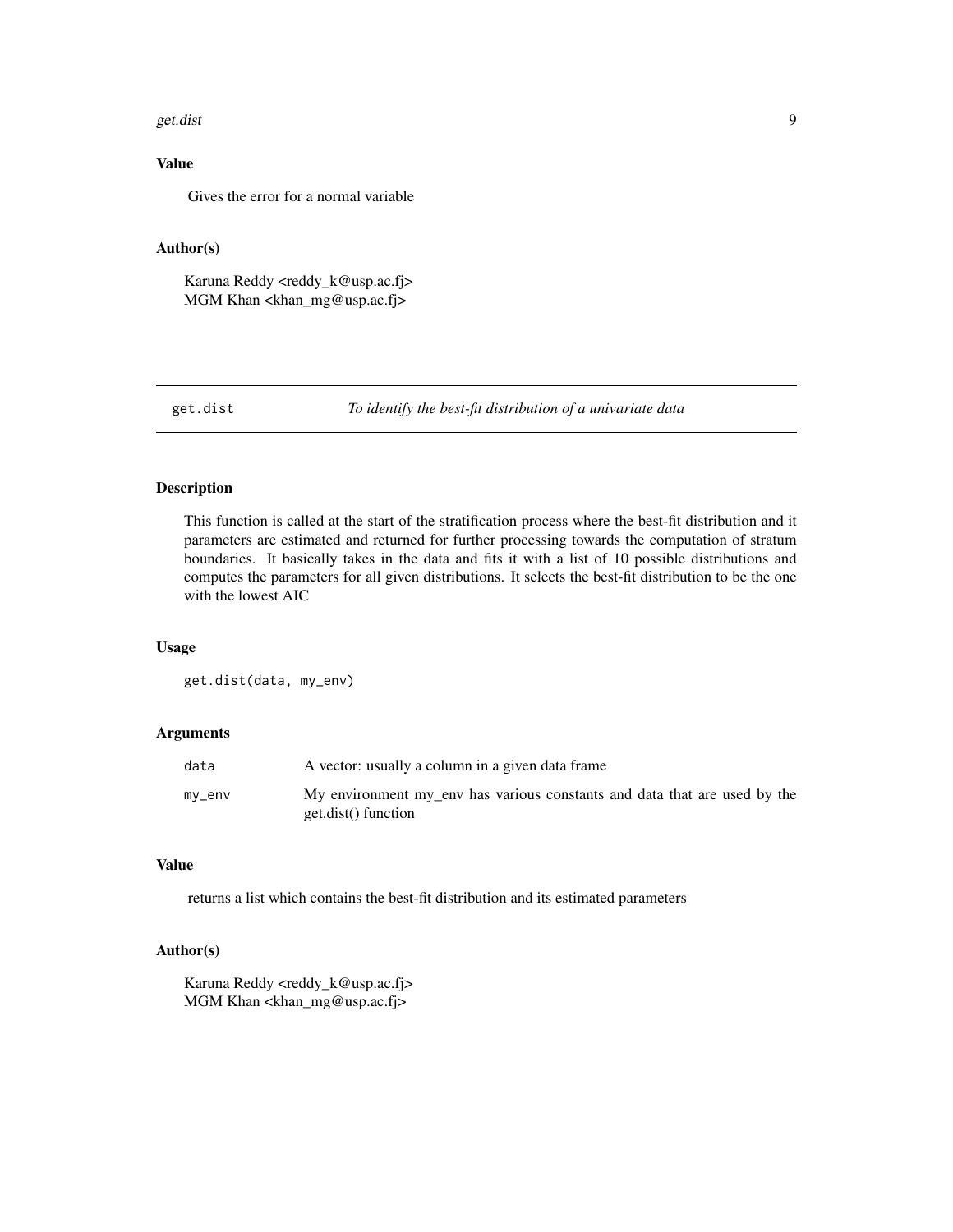<span id="page-9-0"></span>

#### Description

The hies data comes from the HIES survey conducted in Fiji in the year 2010. The data contains only two aspects of the survey.

#### Usage

data(hies)

#### Format

A data frame with 3566 observations on two of the major quantities collected in the survey. The variables are:

Expenditure Level of expenditure (FJD)

Income Level of income (FJD)

#### Source

This survey was conducted in 2010 by the Bureau of Statistics (FIBoS) - Fiji Government.

#### Examples

```
data(hies$Income)
min(hies$Income); max(hies$Income)
hist(hies$Income)
boxplot(hies$Income)
```
math *Mathematics Marks for First-year University Students*

#### Description

The data contains the mathematics coursework marks, final examination marks and grades obtained by students in a first year mathematics course at The University level in the year 2010 in Fiji.

#### Usage

data(math)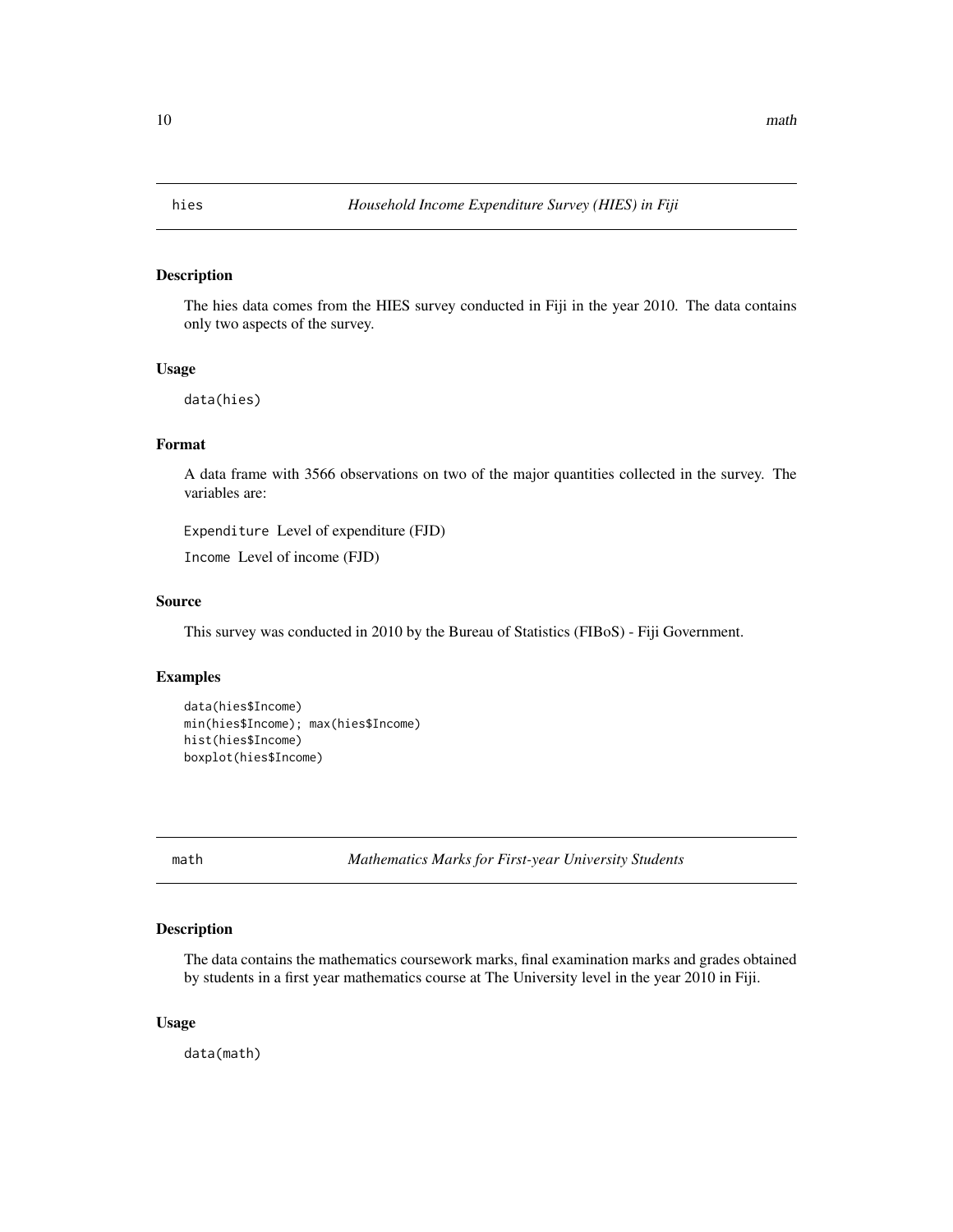#### <span id="page-10-0"></span>minim.val the contract of the contract of the contract of the contract of the contract of the contract of the contract of the contract of the contract of the contract of the contract of the contract of the contract of the

#### Format

A data frame with 353 observations which represent mathematics marks and grades for first year math students at university level. The variable is as follows:

cw Coursework marks in 1st year mathematics (0-50)

end\_exam The end of semester examination marks maths (0-50)

final\_marks Final examination marks in maths, which is an addition of the cw and end\_exam (0-100)

grade The grade obtained by the student based on the final marks

#### Source

The data was obtained by a masters students at USP, Fiji.

#### Examples

```
data(math)
min(math$final_marks); max(math$final_marks)
hist(math$final_marks)
boxplot(math$final_marks)
```

```
minim.val To identify the minimum value out of two given sets of values
```
#### Description

This function is called in data.optim() or distr.optim() which basically compares and returns the smaller value out of two given sets of values.

#### Usage

minim.val(val1, val2)

#### Arguments

| val1 | A numeric: the first value  |
|------|-----------------------------|
| val2 | A numeric: the second value |

#### Value

returns the minimum value

#### Author(s)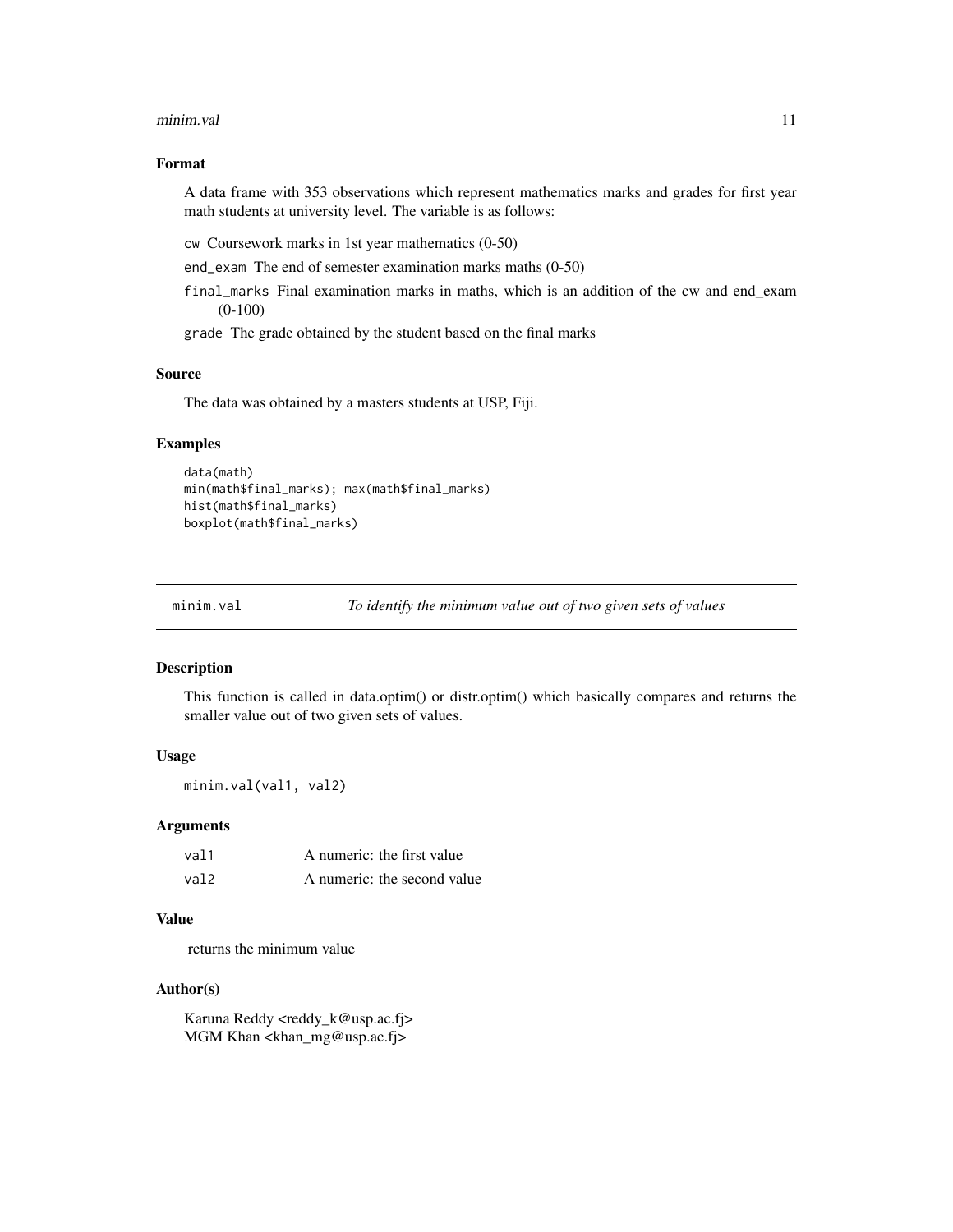<span id="page-11-0"></span>

#### Description

This function calculates the value of the mode of the data that is provided

#### Usage

mode.val(x)

#### Arguments

x The data that is provided

#### Value

Gives the mode

#### Author(s)

Karuna Reddy <reddy\_k@usp.ac.fj> MGM Khan <khan\_mg@usp.ac.fj>

realloc *To re-allocate the stratum sample sizes (nh)*

#### Description

This function re-calculates or re-allocate the stratum sample sizes (nh) after it has already been initially allocated via Neyman allocation. This is applied to resolve the problem of oversampling in one or more of the strata.

#### Usage

realloc(h, x, nh, Nh, nume, my\_env)

#### Arguments

| h            | A numeric: the no. of strata                                                                                               |
|--------------|----------------------------------------------------------------------------------------------------------------------------|
| $\mathsf{x}$ | A vector: the osb that has been calculated                                                                                 |
| nh           | A vector: the stratum sample sizes that have been initially calculated                                                     |
| Nh           | A vector: the stratum population sizes that have been initially calculated                                                 |
| nume         | A numeric: the numerator total                                                                                             |
| mv_env       | The environment my_env has various constants and outputs stored from earlier<br>opeartions through various other functions |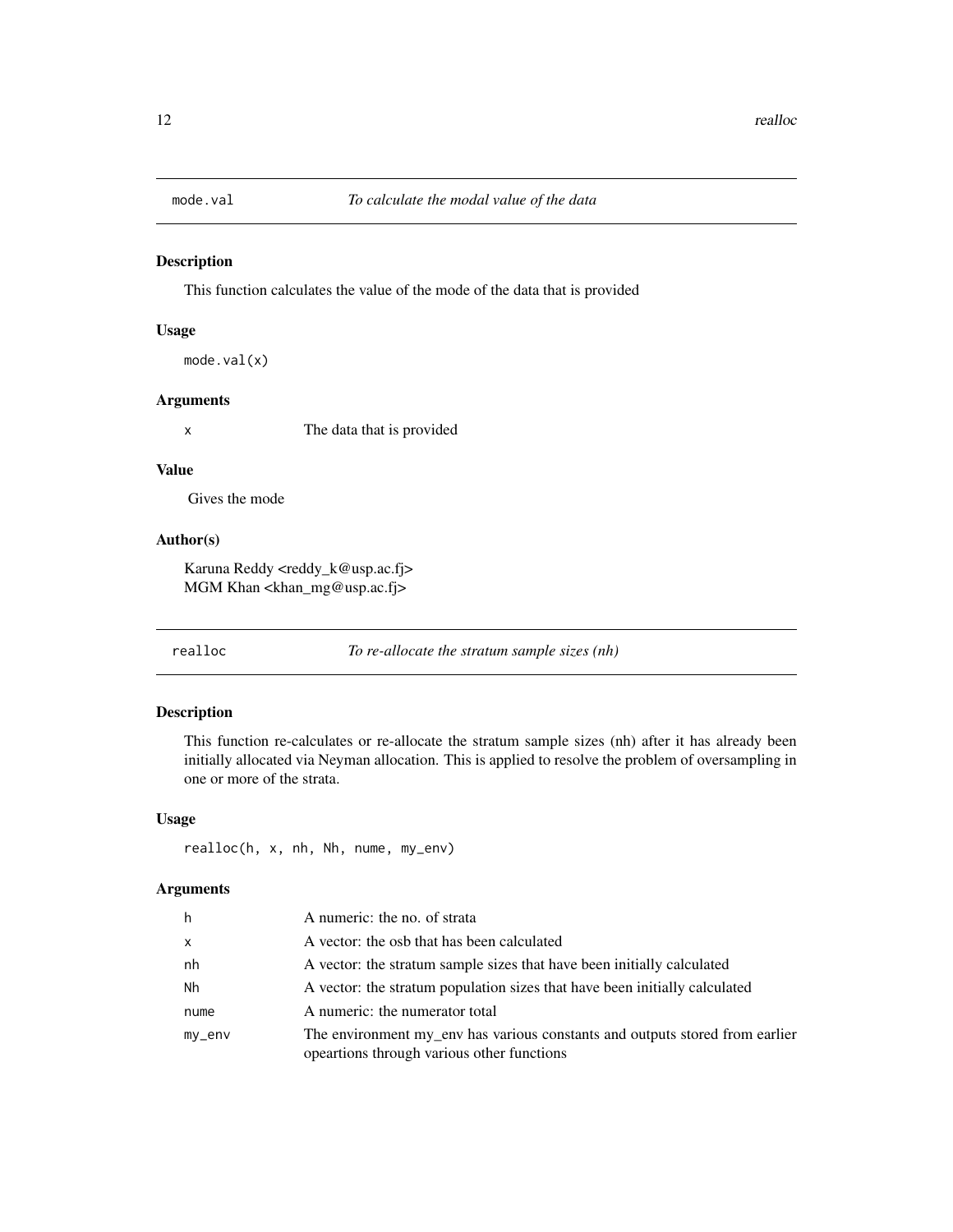#### <span id="page-12-0"></span>strata.data 13

#### Value

calculates and presents the new re-allocate stratum samples

#### Author(s)

Karuna Reddy <reddy k@usp.ac.fj> MGM Khan <khan\_mg@usp.ac.fj>

strata.data *Stratification of Univariate Survey Population Using the Data*

#### Description

This function takes in the univariate population data (argument data) and a fixed sample size (n) to compute the optimum stratum boundaries (OSB) for a given number of strata (L), optimum sample sizes (nh), etc. directly from the data. The main idea used is from Khan et al (2008) whereby the problem of stratification is formulated into a Mathematical Programming Problem (MPP) using the best-fit frequency distribution and its parameters estimated from the data. This MPP is then solved for the OSB using a Dynamic Programming (DP) solution procedure.

#### Usage

strata.data(data, h, n, cost = FALSE, ch = NULL)

#### Arguments

| data | A vector of values of the survey variable y for which the OSB are determined                                                     |
|------|----------------------------------------------------------------------------------------------------------------------------------|
| h    | A numeric: denotes the number of strata to be created.                                                                           |
| n    | A numeric: denotes a fixed total sample size.                                                                                    |
| cost | A logical: has default cost=FALSE. If it is a stratum-cost problem, cost=TRUE,<br>with which, one must provide the Ch parameter. |
| ch   | A numeric: denotes a vector of stratum costs. When cost=FALSE, it has a<br>default of NULL.                                      |

#### Value

strata.data returns Optimum Strata Boundaries (OSB), stratum weights (Wh), stratum variances (Vh), Optimum Sample Sizes (nh), stratum population sizes (Nh) and sampling fraction (fh).

#### Author(s)

Karuna Reddy <reddy k@usp.ac.fj> MGM Khan <khan\_mg@usp.ac.fj>

#### See Also

strata.distr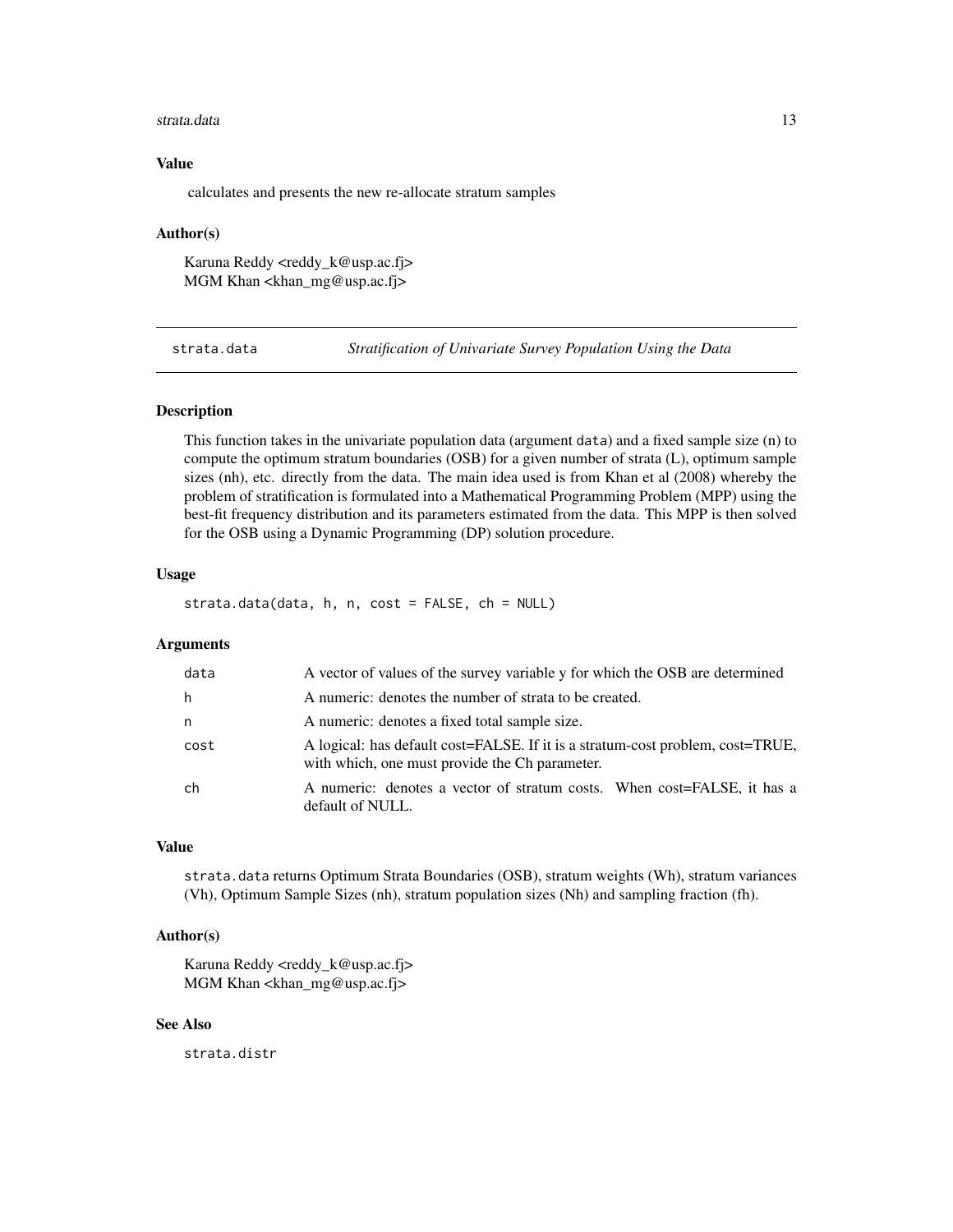#### Examples

```
## Not run:
data \le rweibull(1000, shape=2, scale = 1.5)
hist(data)
obj \leftarrow \text{strata.dat}(data, h = 2, n=300)summary(obj)
#-------------------------------------------------------------
data(anaemia)
Iron <- anaemia$Iron
res \le strata.data(Iron, h = 2, n=350)
summary(res)
#-------------------------------------------------------------
data(SHS) #Household Spending data from stratification package
weight <- SHS$WEIGHT
hist(weight); length(weight)
res \le strata.data(weight, h = 2, n=500)
summary(res)
#-------------------------------------------------------------
data(sugarcane)
Production <- sugarcane$Production
hist(Production)
res <- strata.data(Production, h = 2, n=1000)
summary(res)
#-------------------------------------------------------------
#The function be dynamically used to visualize the the strata boundaries,
#for 2 strata, over the density (or observations) of the "mag" variable
#from the quakes data (with purrr and ggplot2 packages loaded).
output <- quakes %>%
          pluck("mag") %>%
          strata.data(h = 2, n = 300)quakes %>%
      ggplot(aes(x = mag)) +geom_density(fill = "blue", colour = "black", alpha = 0.3) +
      geom_vline(xintercept = output$OSB, linetype = "dotted", color = "red")
#-------------------------------------------------------------
```
## End(Not run)

strata.distr *Stratification of Univariate Survey Population Using the Distribution*

#### Description

This function takes in the underlying hypothetical distribution and its parameter(s) of the survey variable, the initial value and the range of the population, the fixed sample size (n) and the fixed population size (N) to compute the optimum stratum boundaries (OSB) for a given number of strata (L), optimum sample sizes (nh), etc. The main idea used is from Khan et al. (2008) whereby the problem of stratification is fromulated into a Mathematical Programming Problem (MPP) using the

<span id="page-13-0"></span>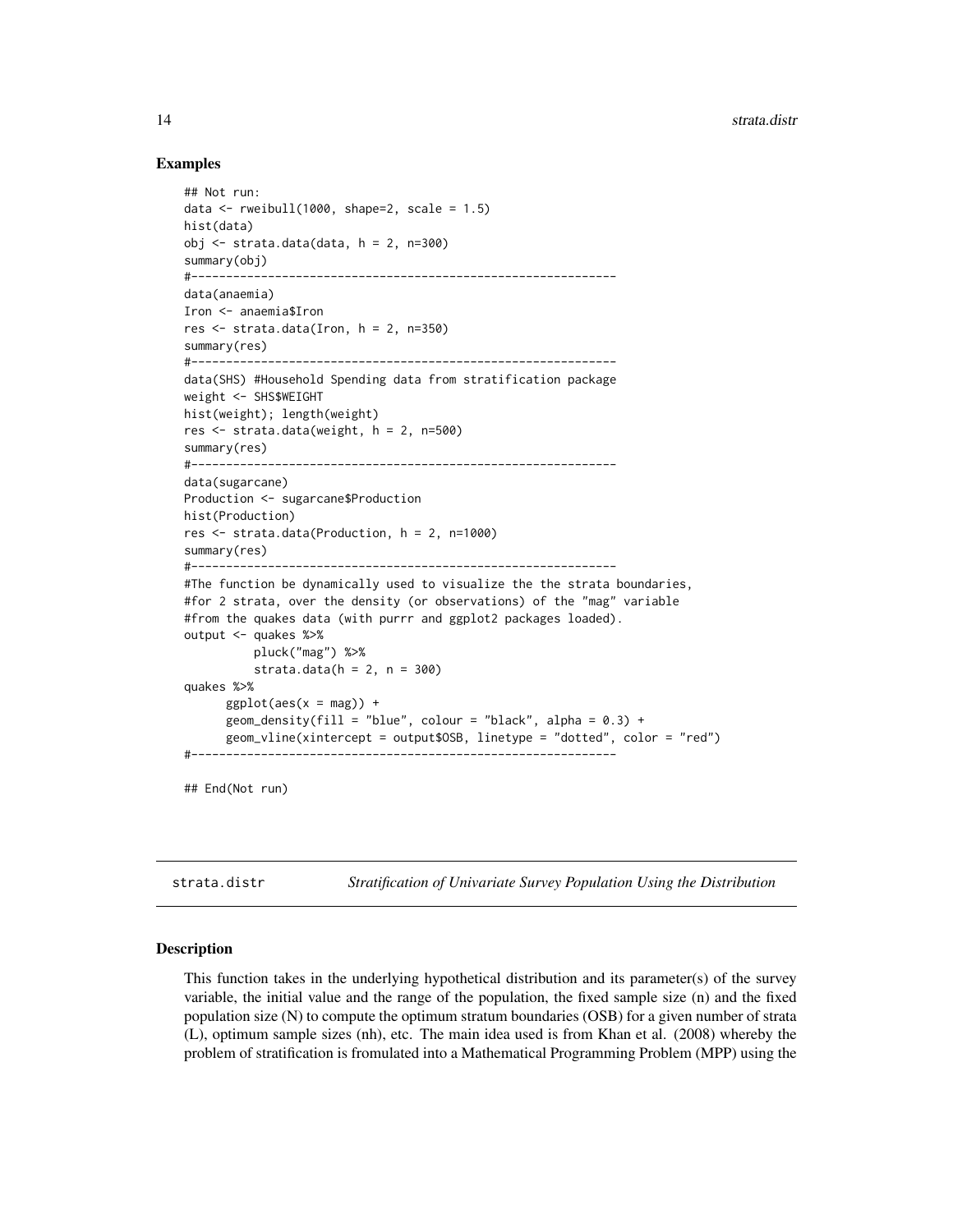#### strata.distr and 15

best-fit frequency distribution and its parameter estimates of the data. This MPP is then solved for the optimal solutions using the Dynamic Programming (DP) solution procedure.

#### Usage

```
strata.distr(h, initval, dist, distr = c("pareto", "triangle",
  "rtriangle", "weibull", "gamma", "exp", "unif", "norm", "lnorm",
  "cauchy"), params = c(shape = 0, scale = 0, rate = 0, gamma = 0,
  location = 0, mean = 0, sd = 0, meanlog = 0, sdlog = 0, min = 0, max = 0,
 mode = \emptyset), n, N, cost = FALSE, ch = NULL)
```
#### Arguments

| h       | A numeric: denotes the number of strata to be created.                                                                          |
|---------|---------------------------------------------------------------------------------------------------------------------------------|
| initval | A numeric: denotes the initial value of the population                                                                          |
| dist    | A numeric: denotes distance (or range) of the population                                                                        |
| distr   | A character: denotes the name of the distribution that characterizes the popula-<br>tion                                        |
| params  | A list: contains the values of all parameters of the distribution                                                               |
| n       | A numeric: denotes the fixed total sample size.                                                                                 |
| N       | A numeric: denotes the fixed total population size.                                                                             |
| cost    | A logical: has default cost=FALSE. If it is a stratum-cost problem, cost=TRUE,<br>with which one must provide the Ch parameter. |
| ch      | A numeric: denotes a vector of stratum costs.                                                                                   |

#### Value

strata.distr returns Optimum Strata Boundaries (OSB), stratum weights (Wh), stratum costs (Ch), stratum variances (Vh), Optimum Sample Sizes (nh), stratum population sizes (Nh).

#### Author(s)

Karuna Reddy <reddy\_k@usp.ac.fj> MGM Khan <khan\_mg@usp.ac.fj>

#### See Also

strata.data

#### Examples

```
## Not run:
#Assume data has initial value of 1.5, distance of 33 and follows
#weibull distribution with estimated parameters as shape=2.15 and scale=13.5
#To compute the OSB, OSS, etc. with fixed sample n=500, we use:
res <- strata.distr(h=2, initval=1.5, dist=33, distr = "weibull",
params = c(shape=2.15, scale=13.5), n=500, N=2000, cost=FALSE)
summary(res)
```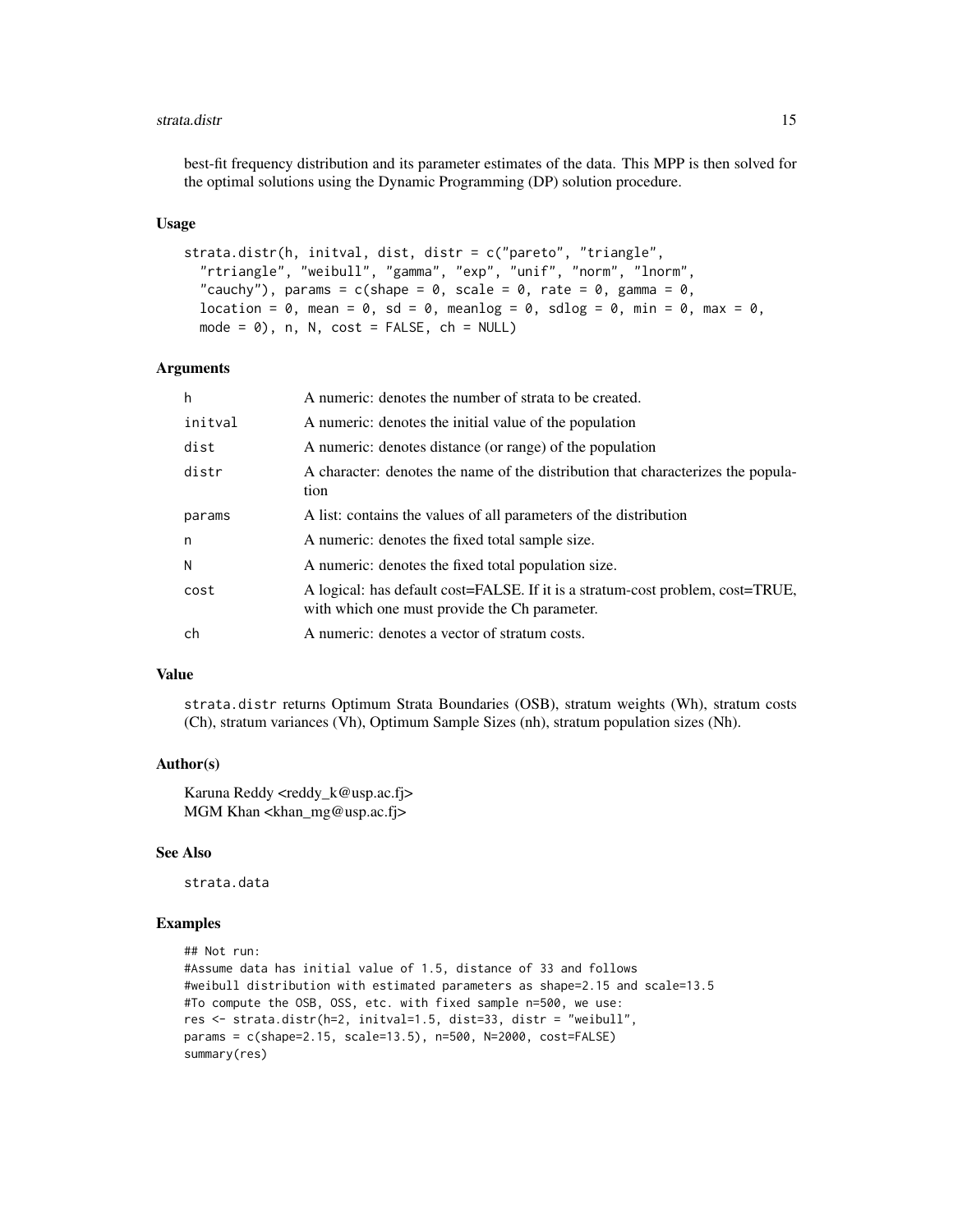16 sugarcane sugarcane sugarcane sugarcane sugarcane sugarcane sugarcane sugarcane sugarcane sugarcane sugarcane

```
#-------------------------------------------------------------
#Assume data has initial value of 1, distance of 10415 and follows
#lnorm distribution with estimated parameters as meanlog=5.5 and sdlog=1.5
#To compute the OSB, OSS, etc. with fixed sample n=500, we use:
res <- strata.distr(h=2, initval=1, dist=10415, distr = "lnorm",
params = c(meanlog=5.5, sdlog=1.5), n=500, N=12000)
summary(res)
#-------------------------------------------------------------
#Assume data has initial value of 2, distance of 68 and follows
#gamma distribution with estimated parameters as shape=3.8 and rate=0.55
#To compute the OSB, OSS, etc. with fixed sample n=500, we use:
res <- strata.distr(h=2, initval=0.65, dist=68, distr = "gamma",
params = c(shape=3.8, rate=0.55), n=500, N=10000)
summary(res)
#-------------------------------------------------------------
#The function be dynamically used to visualize the the strata boundaries,
#for 2 strata, over the density (or observations) of the "mag" variable
#from the quakes data (with purrr and ggplot2 packages loaded).
res <- strata.distr(h=2, initval=4, dist=2.4, distr = "lnorm",
          params = c(meanlog=1.52681032, sdlog=0.08503554), n=300, N=1000)
quakes %>%
      ggplot(aes(x = mag)) +geom_density(fill = "blue", colour = "black", alpha = 0.3) +
      geom_vline(xintercept = res$OSB, linetype = "dotted", color = "red")
#-------------------------------------------------------------
```

```
## End(Not run)
```
sugarcane *Sugarcane Farming Data in Fiji*

#### Description

The sugarcane data shows the disposition area (land area under cane) for individual sugarcane farms and their cane productions with the incomes/earnings for the year 2010 in Fiji.

#### Usage

```
data(sugarcane)
```
#### Format

A data frame with 13894 observations corresponding to individual farms. The following are the variables:

DispArea Disposition area (or land area under cane) (hactares)

Production The amount of sugarcane produced in the farm (tonnes)

Income Net income or money paid to farmers) (in FJD)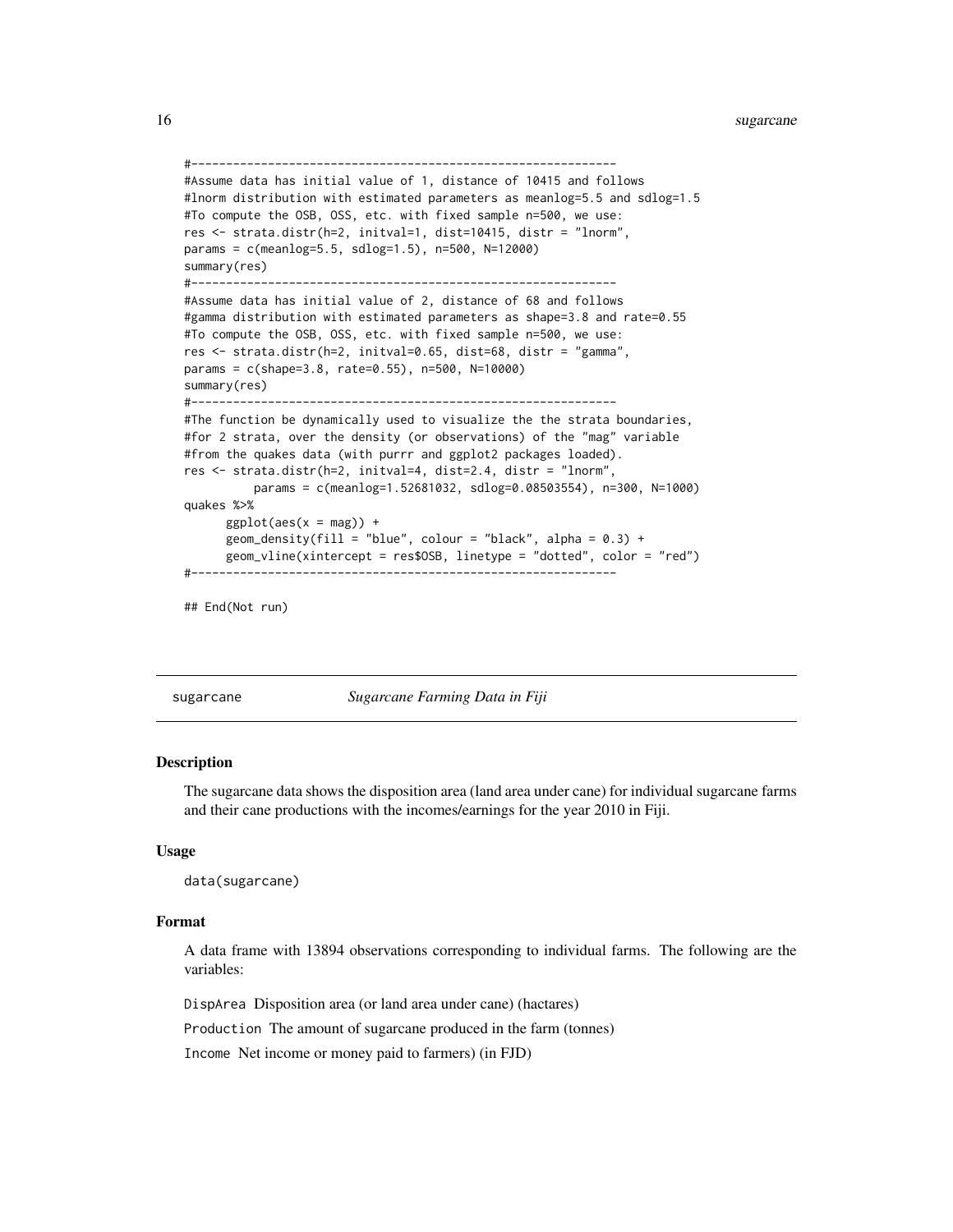#### <span id="page-16-0"></span>summary.strata 17

#### Source

This data was obtained from the Fiji Sugar Corporation in Fiji.

#### Examples

```
data(sugarcane$Production)
head(sugarcane$Production)
Production <- sugarcane$Production
min(Production); max(Production)
hist(Production)
boxplot(Production)
```
summary.strata *This method formats and outputs the final results to the R console*

#### Description

This function defines the method for the "strata" class that has been created in the constructor function (strata.data() or strata.distr()) where all computed objects, via other relevant functions, are collated and passed as a list. The function extracts all individual objects from the "strata" class object and combines them into dataframes before writing the formatted outputs to the console. This is used for both cases, depending on either the data or a hypothetical distribution.

#### Usage

```
## S3 method for class 'strata'
summary(object, ...)
```
#### Arguments

| object   | A list: An object of class "strata".                         |
|----------|--------------------------------------------------------------|
| $\cdots$ | Any data type: This argument can be any particular argument. |

#### Value

returns the formatted output

#### Author(s)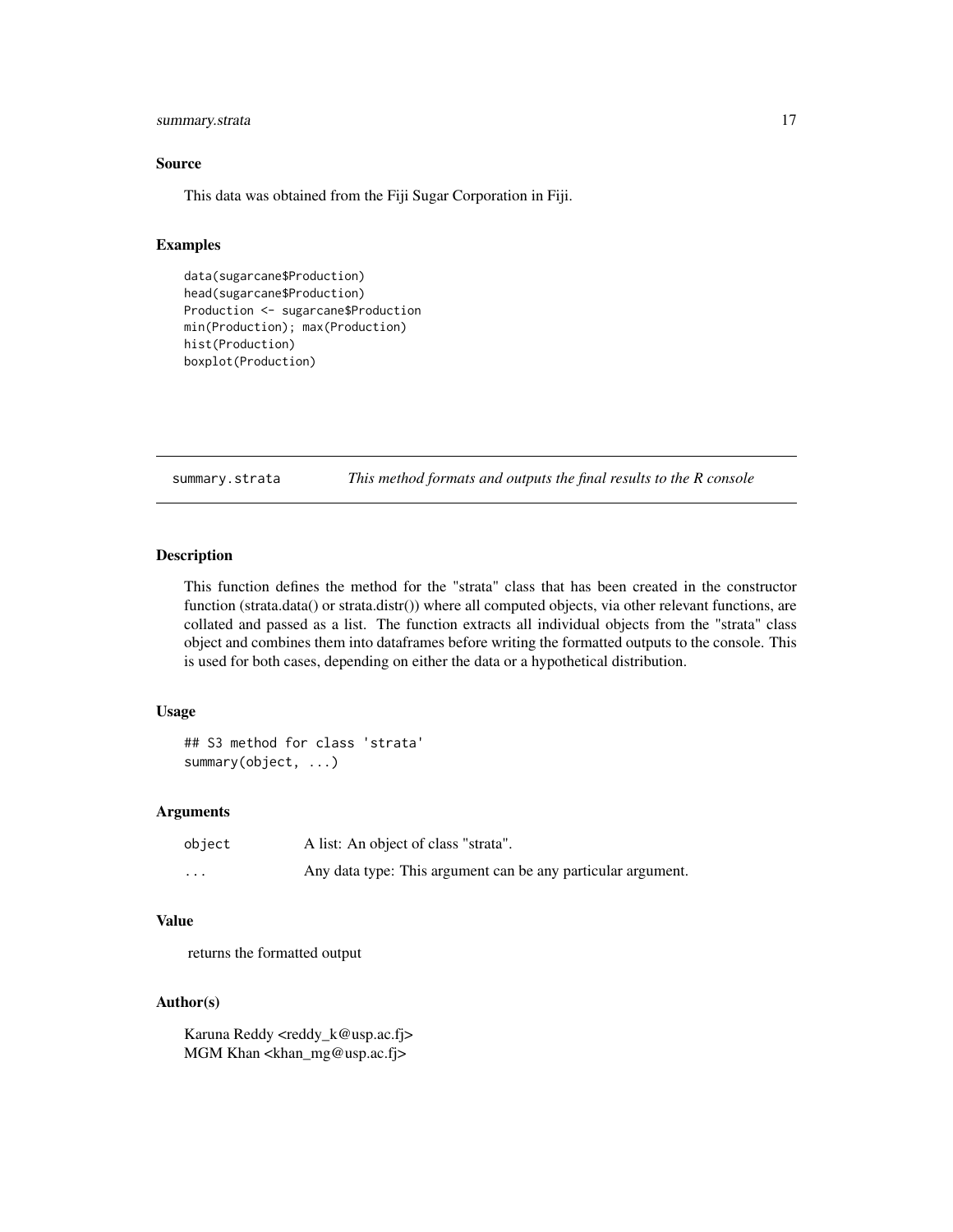### Examples

```
## Not run:
data <- rweibull(1000, shape=2, scale = 1.5)
res <- strata.data(data, h = 2, n=300)
summary(res)
```
## End(Not run)